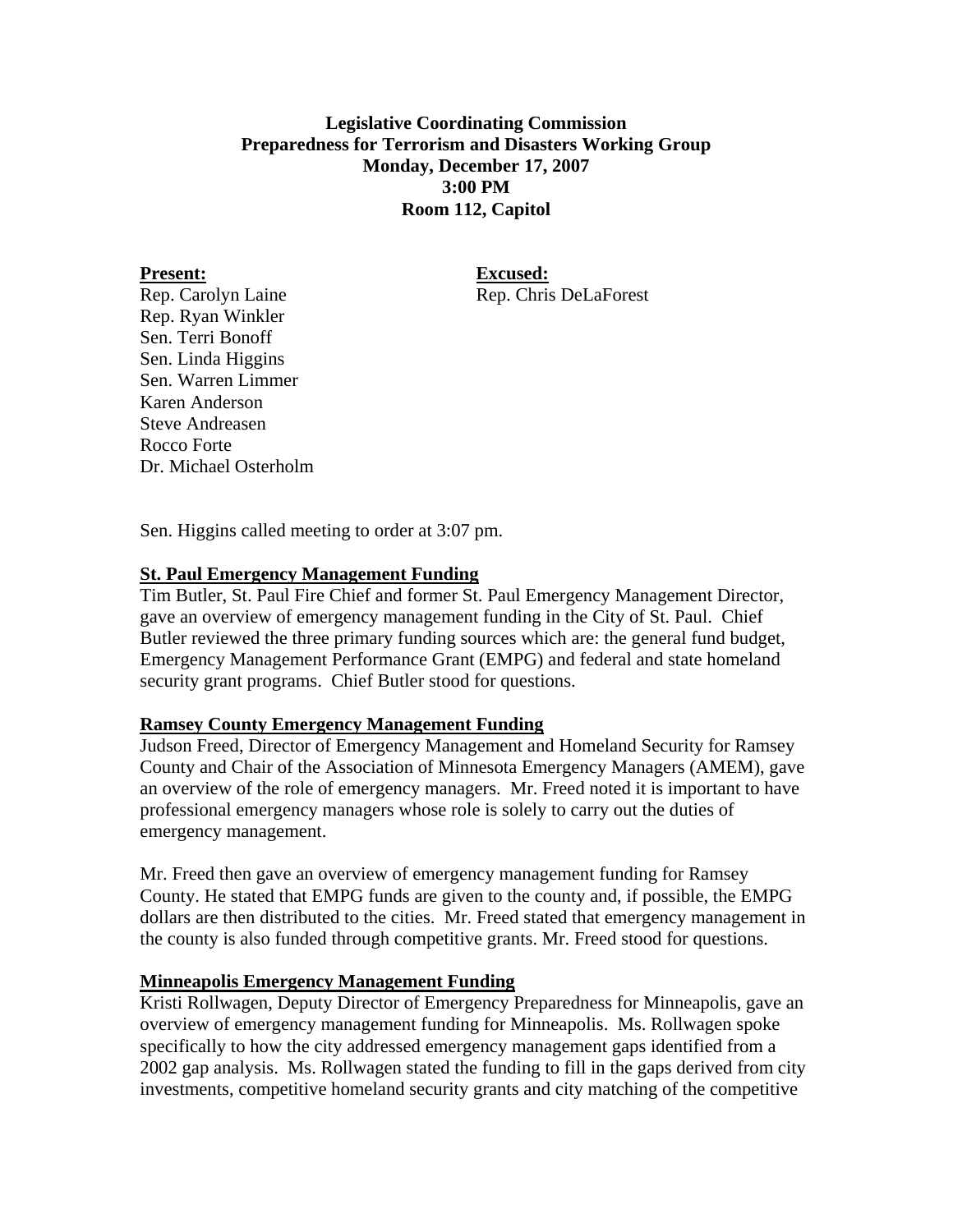grants. Ms. Rollwagen noted a recent gap analysis indicated the city's Emergency Operations Center was inadequate and the city would be requesting \$8 million to construct a new facility. Ms. Rollwagen stood for questions.

# **Emergency Management Funding Outside the Metro Area**

Ann Finn, Assistant Intergovernmental Relations Director for the League of Minnesota Cities, gave an overview of emergency management funding in greater Minnesota. Ms. Finn spoke specifically to efforts to address emergency management policies and funding requests in the 2008 legislative session. Ms. Finn stood for questions.

# **Approval of Minutes**

Karen Anderson moved to approve the minutes from the December  $10<sup>th</sup>$  meeting. **MOTION PREVAILED.** 

# **State Emergency Management Funding**

Brent Gustafson, Financial Planning Director for the Minnesota Department of Finance, gave an overview of the state budget and how resources are directed for emergency preparedness spending. Mr. Gustafson pointed out most agency funding for preparedness is used for ongoing operations. He also noted that there is not a precise number for state preparedness spending due to the lack of a standard definition for emergency preparedness activities. Mr. Gustafson stood for questions.

Roger Ehresmann, Operations Legislative Coordinator for the Department of Health and Human Services (DHHS), addressed the role DHHS plays in funding emergency management. Mr. Ehresmann noted that DHHS generally plays a support role in funding to larger government agencies. Mr. Ehresmann stood for questions.

Aggie Leitheiser, Director of the Office of Emergency Preparedness for the Minnesota Department of Health, gave an overview of public health and healthcare emergency preparedness funding. Ms. Leitheiser pointed out the funding for both began in 2002. Ms. Leitheiser spoke specifically about federal and state funding in regards to the pandemic influenza. Ms. Leitheiser stood for questions.

Kris Eide, Director of the Department of Public Safety Homeland Security and Emergency Management (HSEM), gave and overview of preparedness funding in the state. Ms. Eide highlighted items funded for emergency management such as training and discussed funding sources as well. Funding sources include both state appropriations and federal funding. She noted federal funding is the primary source of preparedness funding in Minnesota in the form of homeland security funds and EMPG. Ms. Eide stood for questions.

### **Next Meeting**

Due to time constraints, the presentations on state emergency management funding by Cathy Clark, Acting Director of Emergency Management for the Minnesota Department of Transportation, and Scott Wiggins, ARMER/911 Director for the Minnesota Department of Public Safety were postponed until the January 7, 2008 meeting.